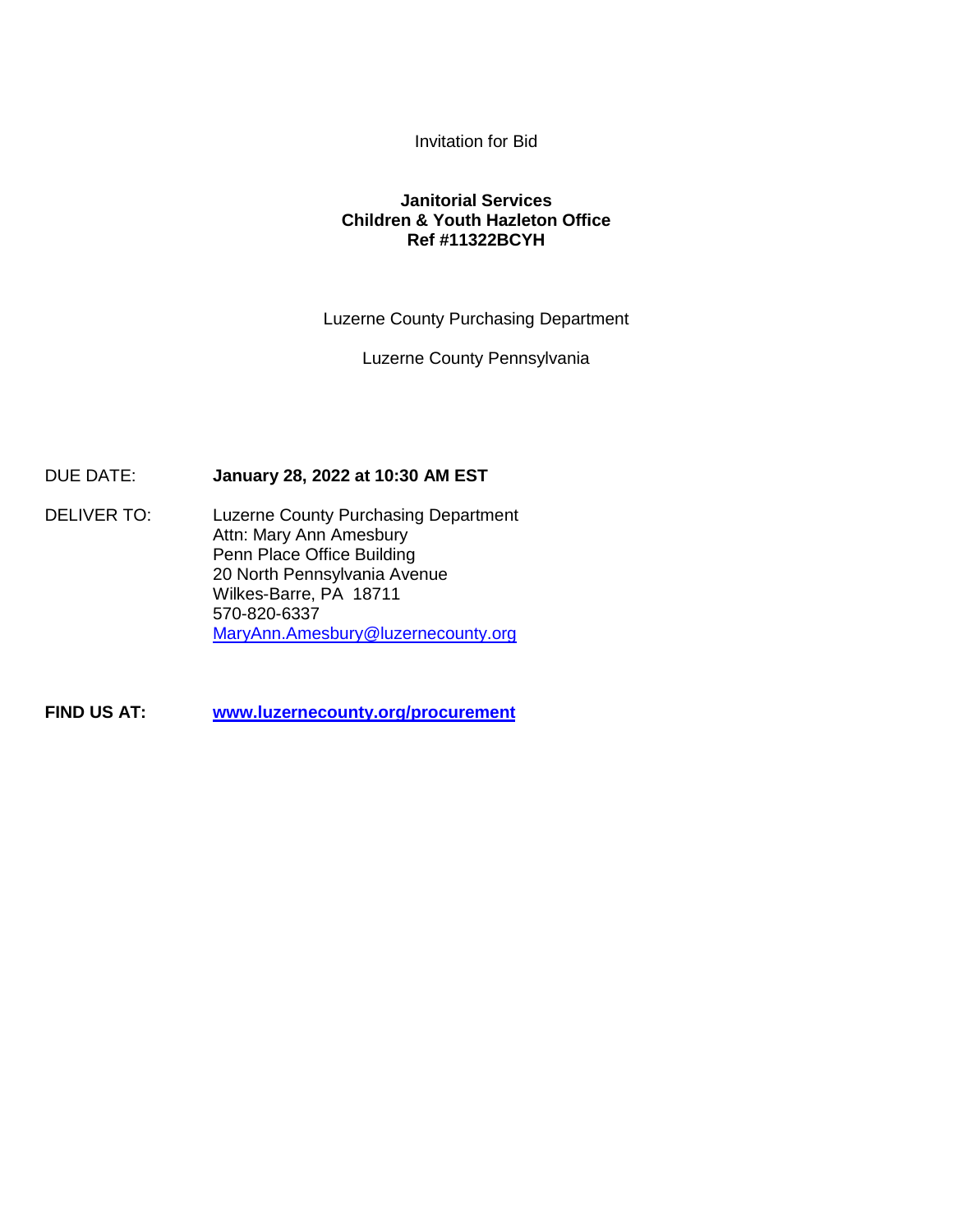#### **ATTENTION:**

**Bids will be received weekdays between the hours of 9:00 AM to 4:00 PM only (excluding holidays). All bids must be delivered by the time stated in the bid packet. All bids must be delivered to:**

> **Luzerne County Purchasing Department 20 North Pennsylvania Avenue Suite 203 Wilkes Barre, PA 18711**

**Failure to follow these instructions will result in bid rejection.**

**Any questions in regard to the bid package, please contact Mary Ann Amesbury At 570 - 820 -6337 or [MaryAnn.Amesbury@luzernecounty.org.](mailto:MaryAnn.Amesbury@luzernecounty.org)**

#### **ATTENTION YOU MUST PRINT THE BELOW ADDRESS AND BID INFORMATION AND AFFIX TO THE OUTSIDE OF YOUR BID ENVELOPE. THE BID WILL NOT BE ACCEPTED IF THIS INFORMATION IS NOT PROVIDED.**

| <b>Luzerne County</b><br><b>Purchasing Department</b> |  |
|-------------------------------------------------------|--|
| <b>Penn Place Bldg.</b>                               |  |
| <b>Suite 203</b>                                      |  |
| 20 N. Penn Ave.                                       |  |
| Wilkes-Barre, PA 18711                                |  |
| All bid returns must have this label attached         |  |
| With the name and reference number of                 |  |
| the bid to the outside of the return envelope         |  |
| (UPS, FEDEX, etc.) or it will be rejected.            |  |
| <b>Bid Name</b>                                       |  |
| Company name                                          |  |
| <b>Reference #</b>                                    |  |
|                                                       |  |

#### **Bidders who use USPS Services, PLEASE NOTE:**

#### **The Post Office does not deliver mail directly to Penn Place.**

You should allow additional time for your bid to be forwarded from the Court House to Penn Place. It is the Bidders responsibility to get their bid packets to the **Purchasing Department** by the time specified.

## **LUZERNE COUNTY WILL NOT BE RESPONSIBLE FOR LATE OR MISDIRECTED MAIL INSTRUCTION TO BIDDERS**

1. Any alterations, erasures, additions to or omissions of required information, or change of specifications or bidding schedule, is done at the risk of the bidder and may result in rejection of his/her Bid. In case a bidder finds discrepancies or omissions, or is in doubt as to the meaning of the specifications of bidding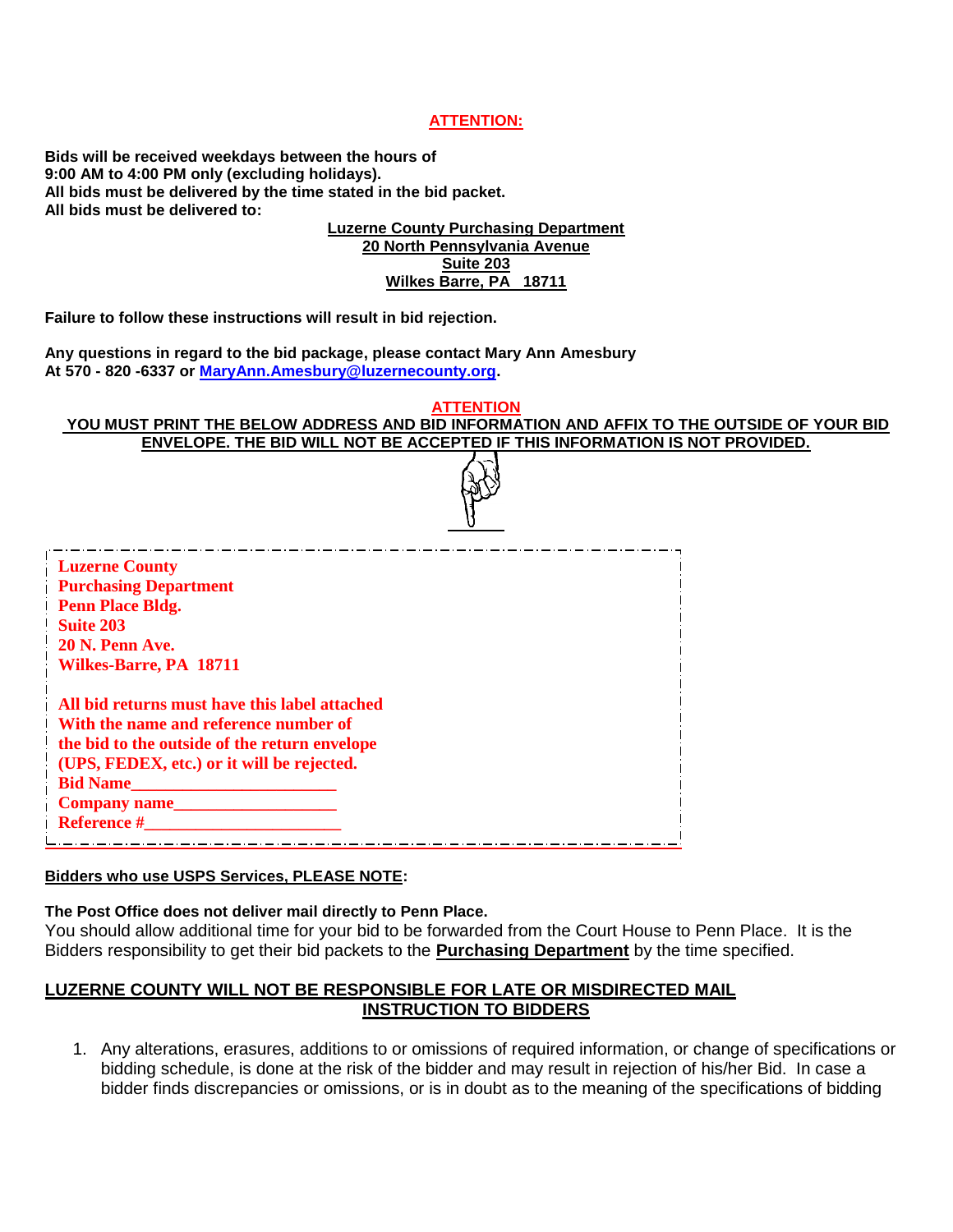schedule, he/she should at once notify the Luzerne County Purchasing Department, who will reply to such questions in official supplement and copies will be sent simultaneously to all bidders.

- 2. All bidders are responsible to see that their names appear in the purchasing department office on the form recording the names of prospective bidders, so that the bidders are assured of receiving pertinent bulletins which may be issued before the Bids are opened.
- 3. All bidders must be recognized dealers in the materials specified and qualified to advise in its application of use. The bidders at any time requested, must satisfy the County Manager and administrative officers that they have the requisite organization, capital, plant, stock, ability and experience to satisfactorily execute the contract in accordance with the provisions of the contract in which the bidder is interested.
- 4. Submitting a bid when it is intended to sublet the contract is cause for rejection of your Bid, or cancellation of the contract, unless approval is given in writing by Luzerne County prior to the Bid opening.
- 5. It is agreed by the parties hereto that wherever the word "purchasing agent" or the pronoun in place thereof occurs in the articles of agreement of specifications, it is hereby expressly understood that the Purchasing Agent is acting only under the authority of and subject to the approval of the County Manager and administrative officers.
- 6. In case of error in the extension of prices, the unit price shall govern.
- 7. The contract will not be awarded to any corporation, firm, or individual who has failed in any former contract with Luzerne County to perform work or delivery of guarantee.
- 8. It is expressly understood and agreed that the inspection of materials and workmanship by the purchasing or issuing department will in no way lessen the responsibility of the contractor or release him/her from obligations to perform and deliver to the County satisfactory work and materials. The contractor agrees to pay the cost of all tests for defective materials and to allow the cost to be deducted from any money due him/her from the County otherwise bondsmen in this case are liable for satisfactory completion of the contract.
- 9. When the contract has been duly signed and the contract bond covering the same approved, then and not before, the contractor may secure instructions from the purchasing agent pertaining to the procedure of the work or delivery.
- 10. If more than one Bid is offered by any one party or in the name of his/her clerk, partners or other person, all such bids may be rejected. However, a party who has quoted prices on materials to a bidder is not thereby disqualified from quoting prices on materials to other bidders or from submitting a Bid directly for the materials or work.
- 11. The County Manager and administrative officers reserve the right to reject any and all Bid's or specifications when deemed to the best interests of the County and also to purchase any, part, or none of the materials specified. The Luzerne County Manager may cancel the award at any time before the execution of the contract.
- 12. All terms, rebates and discounts shall be considered to be offered effective as of the date of payment by the County notwithstanding anything to the contrary expressed by the bidder in his/her Bid.
- 13. The County will reject all materials that do not meet the specifications even though the bidders list the trade names of such materials on the proposal sheet.
- 14. The material and equipment shall be delivered to the County of Luzerne, Pennsylvania. All prices quoted shall be F.O.B., Luzerne County Court House, or point of destination within Luzerne County if otherwise specified.
- 15. The party or parties bidding upon this proposal to whom the award or awards are made may be required to enter into a contract with the County of Luzerne within sixty (60) days of notification by the Purchasing Agent. Failure of bidder to do so, shall result in the cancellation of the award and forfeiture of the bid bond and/or bid deposit which shall become the absolute property of the County of Luzerne.
- 16. The bidder or bidders to whom the contract is awarded agree(s) to release the County of Luzerne from all suits or action of any nature or description brought against it for or on account of the use of patents, appliances, products or processes.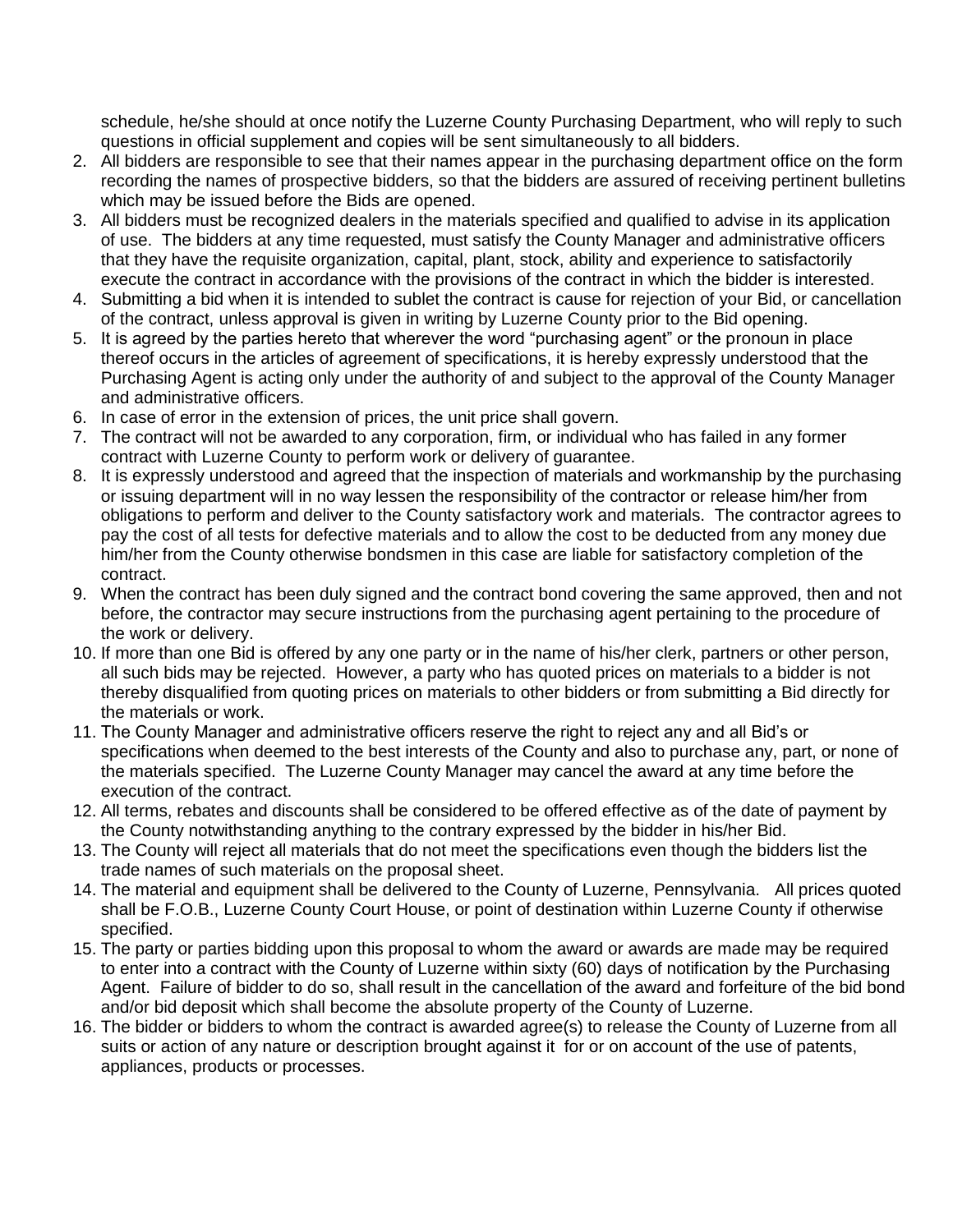- 17. The County Manager and administrative officers at their discretion, may extend the time for the completion of this contract, if prevented by strikes of employees or by reason of it being impossible to procure the necessary material, equipment, etc.
- 18. All Bid's must be made on proposal blanks attached to these specifications and made part thereof, and must be enclosed in sealed envelope/package directed to the Luzerne County Purchasing Department. Attached labels must be placed upon outside of said envelope/package, failure to do so may result in rejection of submitted Bid.
- 19. Bidders must write or print the figures in ink or typewritten.
- 20. A bid which is incomplete, obscure, conditional or unbalanced or which contains additions not called for or irregularities of any kind or alterations may be rejected.
- 21. Luzerne County reserves the right for Luzerne County and/or the Luzerne County Manager and/or their respective designees to perform financial and/or performance audits on any purchase, sale, award, contract or other transactions involving Luzerne County. Therefore, any party to a purchase, sale, award, contract or other transaction involving Luzerne County must grant to the Luzerne County Controller and/or the Luzerne County Manager and/or their respective designees reasonable access to any property and/or equipment purchased in whole or in part with Luzerne County funds and must grant reasonable access for review, inspection and reproduction of any and all financial, employment and/or other records of the vendor, contractor, subcontractor or other entity deemed relevant by the Luzerne County Controller and/or Luzerne County Manager.
- 22. All vendors and contractors are required to submit a **Performance Bond** to Luzerne County Purchasing upon contract award.
- 23. Luzerne County will **NOT** accept vendor contracts that include automatic renewal and price escalation clauses.
- 24. The successful responder must permit the County to make payment to vendor by credit or debit card without penalty or surcharge.
- 25. Price/cost shall be considered, but need not be the sole determining factor.

## **COUNTY OF LUZERNE**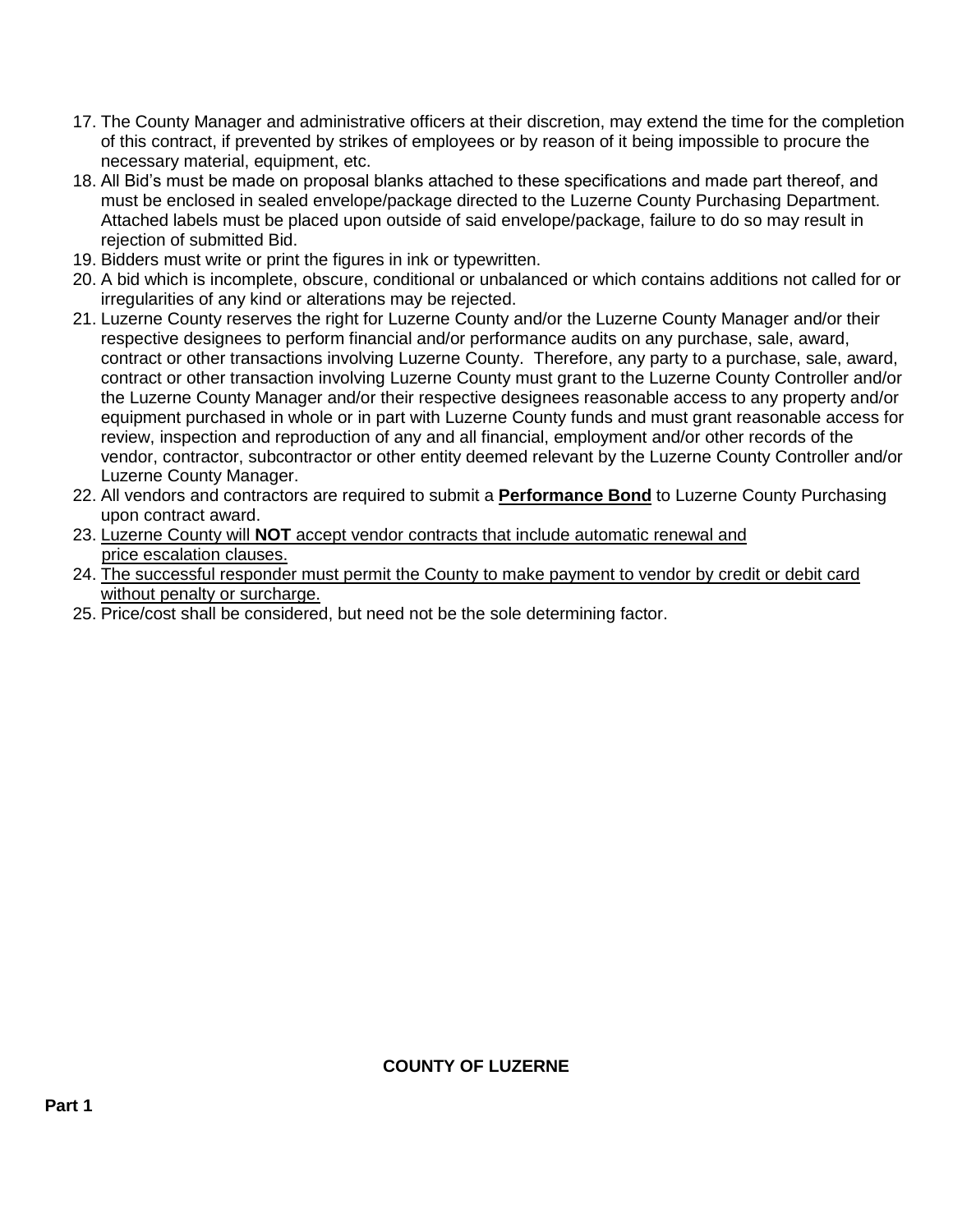## **General Requirements**

**1-1. Purpose.** This Bid is being solicited by Luzerne County for **Janitorial Service for Children & Youth Hazleton**

**1-2. Issuing Office.** This Bid is issued by the Luzerne County Purchasing Department. Questions regarding this Bid can be addressed by contacting the Luzerne County Purchasing Department at (570) 820-6337 or by emailing MaryAnn.Amesbury@luzernecounty.org. The secondary point of contact is **Marilyn Wilkinson Children & Youth Hazleton, 570-454-9740.**

**1-3. Scope.** This Bid contains instructions to prospective proposers and specifications for **Janitorial Service for Children & Youth Hazleton.** Proposals must be submitted to the primary issuing office prior to **January 28, 2022 at 10:30AM EST.** Luzerne County is soliciting this Bid to secure for a base agreement period of one (1) year.

**1-4. Background.** The County of Luzerne, a third class County in the Commonwealth of Pennsylvania, is soliciting bids from qualified janitorial cleaning companies registered in the Commonwealth of Pennsylvania. The County desires to obtain the highest quality of cleaning services at the lowest cost to its taxpayers.

## **1-5. Technical Proposal Requirements.**

- 1. Vendors must have experience, qualifications, delivery fleet and facilities to handle this kind of contract.
- 2. Invoice each order separately. Do Not mix purchase order numbers on a single invoice.
- 3. Luzerne County reserves the right to make purchases from other vendors should it be on an emergency basis or should there be a substantial price difference favorable to Luzerne County.
- 4. All bids are to be compared on the basis of meeting all necessary specifications. No bidder may withdraw his bid for a period of sixty days after the date of opening the proposal. The County reserves the right to award the bid to the vendor other than the low bidder if deemed to be in the best interest of the County.
- 5. Luzerne County will not be expected to pay freight or fuel charges.

No single factor will determine the final award decision. Several of the above factors will be used to develop a competitive ranking amongst all proposers. The County may narrow its prospective candidates after its initial review and may invite top ranked bidders to a technical proposal meeting to discuss the details of the candidate's proposal.

## **1-6. Method of Award**

The stated quantities are estimates only and County reserves the right to increase or decrease the quantities according to demand and may reorder at any time during the contract period.

The County will purchase from the successful bidder for a period of twelve months or from the date of the contract award through **December 31, 2022**. The County reserves the right to do multiple awards and modify the proposal as it deems necessary.

In determining to whom to award the contract, the County shall consider the following criteria:

1. Purchase Price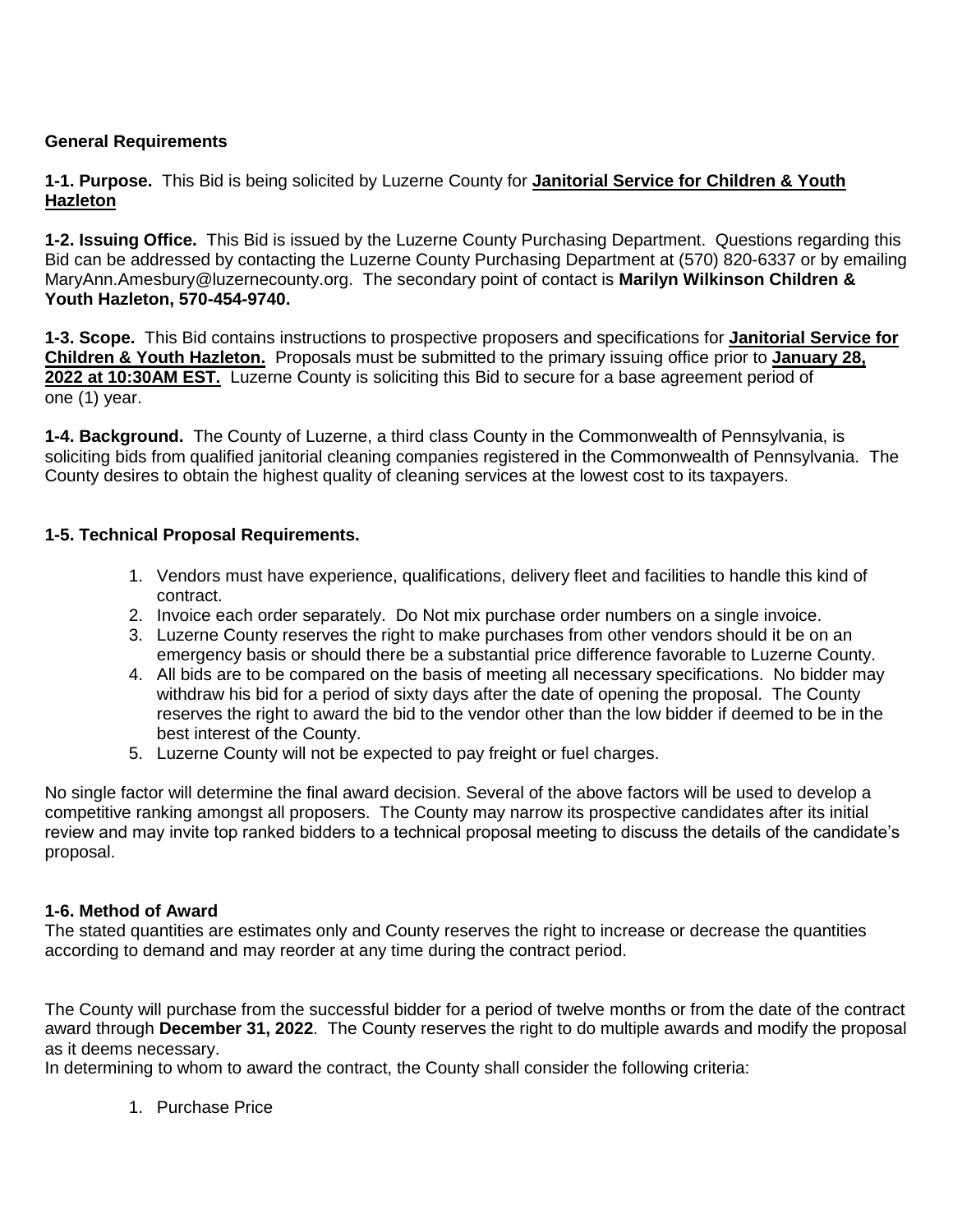- 2. The reputation of the vendor and of the vendor's goods and services.
- 3. The quality of the vendor's goods and services.
- 4. The extent to which the goods or services meet the County's needs.
- 5. The vendors past relationship with the County.
- 6. All companies are required to submit with their bid a certificate of insurance, business licensure, and/or any state or federal accreditation certification.

**1-7. Type of Contract.** If an agreement is entered into as a result of this Bid, it will be developed using a modified version of the County's Master Professional Services Agreement including the term (and any extensions).

**1-8. Rejection of Proposals.** The assignment of the above services may be made to one or more of the bidders responding to this Notice, but Luzerne County reserves the right to reject any and/or all proposals submitted, to cancel the solicitation requested under this Notice, and/or to re-advertise solicitation for these services.

**1-9. Incurring Costs.** Luzerne County is not liable for any cost incurred by bidders prior to issuance of a contract.

**1-10. Amendment to the Bid.** If it becomes necessary to revise any part of this Bid, an amendment will be issued to all bidders who received the basic Bid for which Luzerne County has identified and the amendment will be published on the County's website.

**1-11. Proposals.** To be considered, bidders must submit a complete response to this Bid. Each bid must be submitted with one (1) original and three (3) copies to the Issuing Office. The Bidder will make no other distribution of bids. An official authorized to bind the Bidder to its provisions must sign all bids. For this Bid, the proposal must remain valid for at least sixty (60) days. The contents of the proposal of the successful Bidder may become contractual obligations if a contract is executed.

**1-12. Economy of Preparation.** Bids should be prepared simply and economically, providing a straightforward, concise description of the Bidder's ability to meet the requirements of the Bid. Please refrain from adding unnecessary text and materials (Brochures or Company Amplifications) to the bid.

**1-13. Insurance.** All Bidders shall be responsible for furnishing and maintaining insurance in accordance with the specifications indicated as follows:

| <b>Commercial Automobile Liability</b> | Bodily Injury Liability and Property Damage Liability Insurance \$1,000,000                     |
|----------------------------------------|-------------------------------------------------------------------------------------------------|
|                                        | each occurrence.                                                                                |
| <b>Commercial General Liability</b>    | Bodily Injury Liability and Property Damage Liability Insurance \$1,000,000<br>each occurrence. |
|                                        |                                                                                                 |
| <b>Professional Liability</b>          | Shall include errors and omissions providing \$1,000,000 coverage.                              |
| <b>Workers Compensation</b>            | \$1,000,000 each occurrence.                                                                    |

The above insurance shall be applied by the successful proposer to all of its employees, agents and subcontractors throughout the life agreement at no additional cost to Luzerne County. Luzerne County shall be listed on all above insurance policies as an "Additional Insured" cancelable only on thirty (30) days prior written notice to the Issuing Office. The successful proposer shall provide waiver of subrogation in favor of Luzerne County. The successful lessor shall also indemnify and hold Luzerne County harmless from any and all court action and/or suits resulting from the agreement.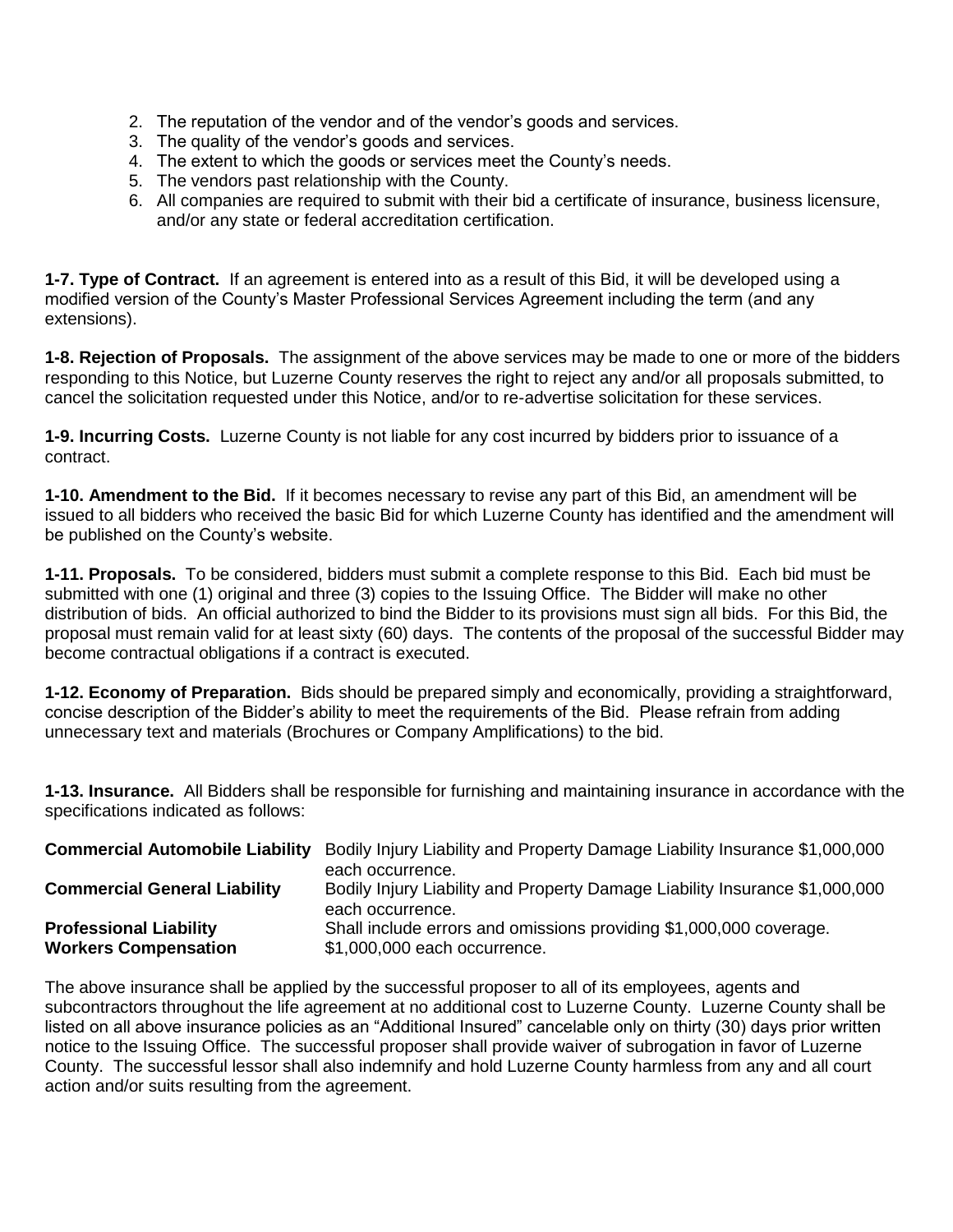**1-14. Government Experience.** Each bidder should detail its past experience with specific reference to success with similar government entities in terms of size.

**1-15. Form of Proposal.** Attached to this Bid is the form of proposal which shall be used by all prospective bidders to submit a response to this Bid. The form shall be completely executed prior to submittal to the issuing office. If any blanks have not been filled in, Luzerne County may immediately reject the proposal as incomplete. All prospective bidders are instructed to completely examine this Bid prior to completing and submitting the form of proposal.

**1-16. TERMINATION.** This agreement can be terminated by either party notifying the other at least sixty (60) days in advance, prior to separation. The notification will be in accordance with article 10. In the event that the agreement is terminated, the County will compensate the consultant only for work completed up to the date of termination at the sole discretion of the County. The consultant shall be required to submit all completed work product deliverables up to the date of termination with in (7) business days of the official date of termination. Approval of this condition shall be the sole discretion of the **COUNTY**. If the termination of the Agreement is due to **VENDOR** notification or if the termination is due to default, in any way, of the **VENDOR**, and the termination results in the loss and/or uselessness of partially completed work product that was previously paid by the **COUNTY** to the **VENDOR**, the **VENDOR** shall return all sums paid to date for the work for all task orders affected. No offset shall be applied by the **VENDOR**.

**1-17. Pennsylvania Law to Apply.** This Agreement shall be construed under and in accordance with the laws of the Commonwealth of Pennsylvania and all obligations of the parties created hereunder are performable in Luzerne County, Pennsylvania, and any suit arising hereunder shall be brought only in said County.

**1-18. Legal Construction.** In case any one or more of the provisions contained in this Agreement shall for any reason be held to be invalid, illegal or unenforceable in any respect, such invalidity, illegality, or unenforceability shall not affect any other provisions hereof and the Agreement shall be construed as if such invalid, illegal or unenforceable provisions had never been contained herein.

**1-19. Amendment**. No amendment, modification, or alteration of the terms hereof shall be binding unless the same be in writing, dated subsequent to the date hereof, and be duly executed by the parties hereto.

**1-20. Excuses.** Neither **VENDOR** nor **County** shall be required to perform any term, condition, or covenant in this Agreement so long as such performance is delayed or prevented by any acts of God, strikes, lockouts, material or labor restrictions by any government authority, civil riot, floods, or any other cause not reasonably within the control of the parties except that constant protection of all County assets must be maintained at all times by the **VENDOR** during the life of this Agreement.

# **BID QUESTIONNAIRE FORM**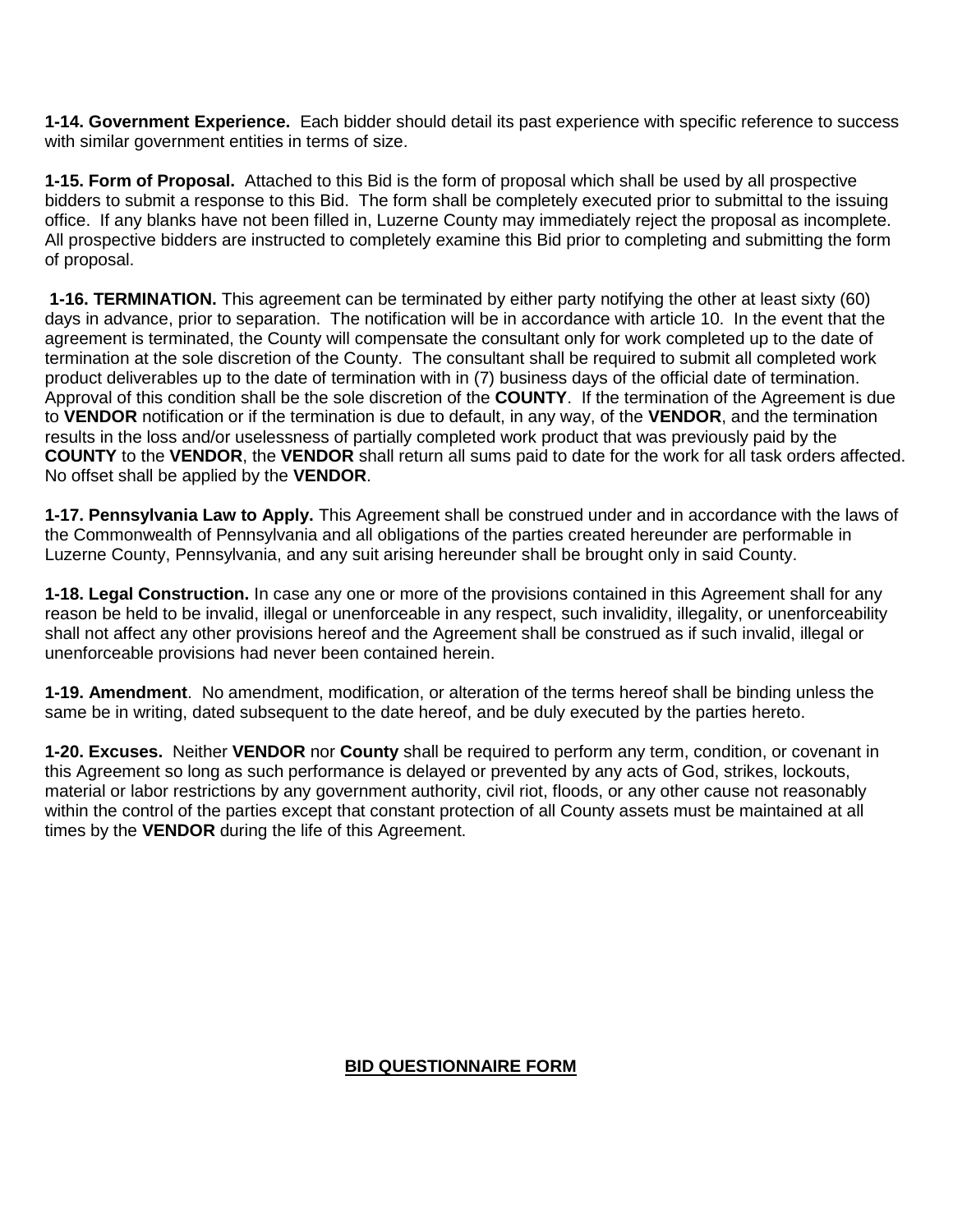| 1. How long have you been in business? ______                              |
|----------------------------------------------------------------------------|
| Can you deliver to all locations in the County? _____Yes _____No<br>2.     |
| Can you deliver within two (2) business days after receiving order?<br>3.  |
| NO <sub>N</sub>                                                            |
| 4. Do you have a company website? ______ Yes _____ No                      |
| 5. Do you have a toll-free number? ______ Yes ______ No                    |
| 6. Is your company capable of notifying the County of partial shipments?   |
| ________ Yes _______ NO                                                    |
| 7. Please list two references which you are currently doing business with. |
|                                                                            |
|                                                                            |
|                                                                            |
|                                                                            |
|                                                                            |
|                                                                            |
|                                                                            |
|                                                                            |

## **JANITORIAL SERVICE FOR LUZERNE COUNTY CHILDREN AND YOUTH SERVICES – HAZLETON OFFICE**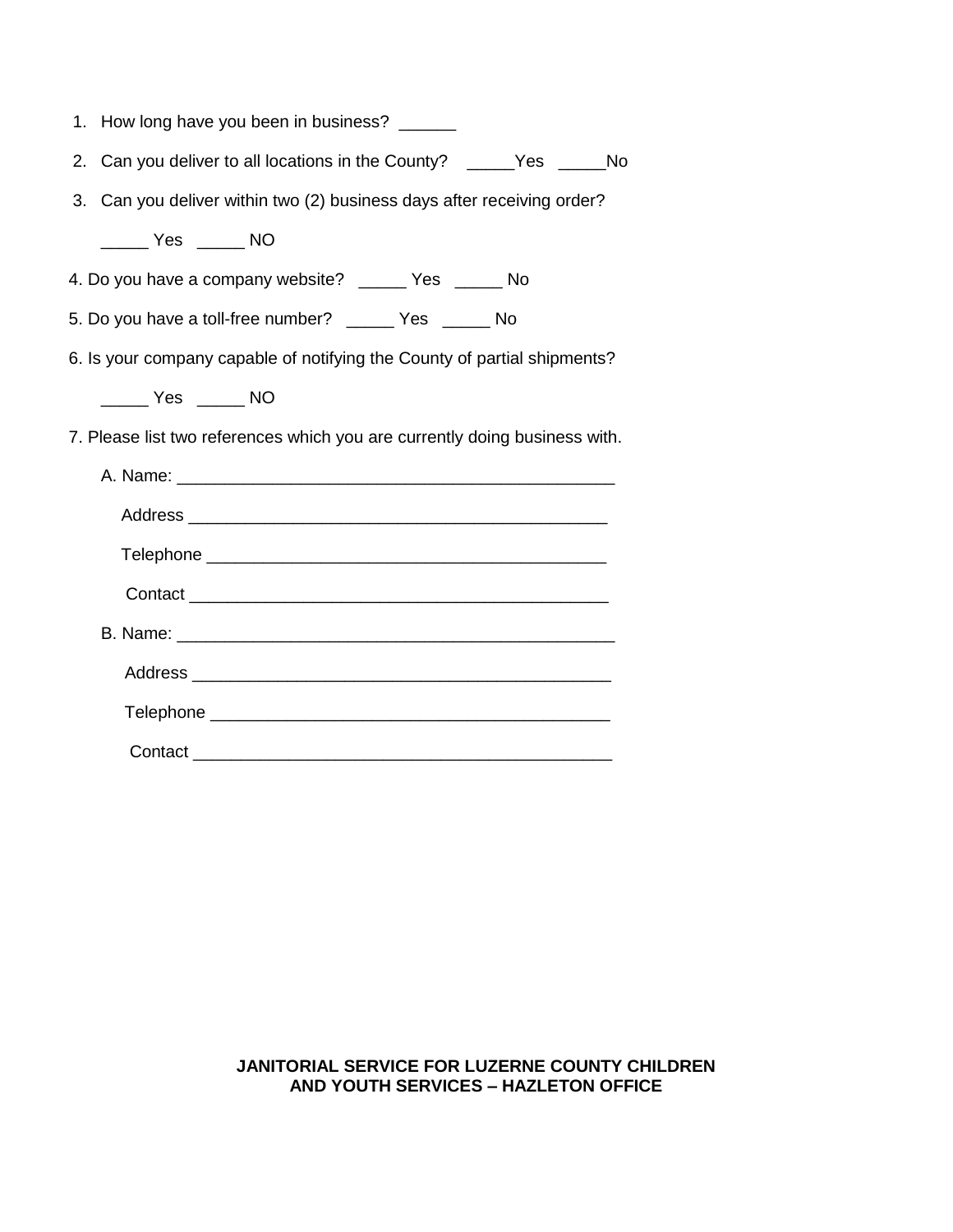## **CONTRACT PERIOD: 2-1-22 TO 12-31-22**

**Please contact Marilyn Wilkinson Children & Youth Hazleton, 570-454-9740 with any questions regarding the square footage of the office.**

## **NIGHTLY SERVICES:**

- **EMPTY, CLEAN AND SORT ALL WASTE RECEPTACLES**
- **REMOVE WASTE TO DESIGNATED AREA**
- **DISPOSE OF TRASH AT LEAST EVERY 48 HOURS**
- **REPLACE TRASH CAN LINERS**
- **WASH INTERIOR OF WASTE AND DISPOSAL CANS AS NECESSARY**
- **EMPTY RECYCLABLES**
- **ASPHALT OR VINYL FLOOR TILE TO BE DRY MOPPED WITH TREATED MOPS**
- **CERAMIC TILE TO BE SWEPT, WET MOPPED AND RINSED**
- **CARPETED AREAS TO BE VACUUMED USING COMMERCIAL VACUUM**
- **CLEAN INTERIOR DOOR GLASS IN ALL AREAS**
- **WASHROOMS, BASINS, URINALS AND BOWLS TO BE WASHED USING SCOURING POWDER TO REMOVE STAINS**
- **CLEAN UNDER SIDES**
- **CLEAN BASE OF TOILET**
- **WASH BOTH SIDES OF TOILET SEATS WITH GERMICIDAL SOLUTION**
- **DAMP WIPE WALLS AND WASH TILE WALLS NEAR URINALS WITH DISINFECTANT, WHEN NECESSARY**
- **POLISH FLUSH MASTER, PIPING, TOILET HINGES AND OTHER METAL WORK**
- **POLISH MIRRORS**
- **REPLENISH PAPER SUPPLIES IN BATHROOMS**
- **FILL AND MAINTAIN MECHANICAL DISPENSERS AND SOAP DISPENSERS**
- **THOROUGH CLEANING OF VISITATION ROOMS TO INCLUDE VACUUMING, WASHING OF WALLS**
- **CLEANING EQUIPMENT STORED NEATLY IN DESIGNATED LOCATIONS**
- **CLEAN KITCHEN AREAS, TABLETOPS, WIPE DOWN CUPBOARDS AND EXTERIOR OF REFRIGERATORS**

#### **WEEKLY SERVICES:**

- **WOODWORKING, DOORS AND PARTITIONS TO BE CLEANED AS REQUIRED**
- **CLEAN INTERIOR GLASS PARTITIONS**
- **DOOR HANDLES AS NEEDED**
- **CLEAN, DUST TABLES AND CHAIRS**

#### **MONTHLY SERVICES:**

- **WASH DOWN WALLS IN WASHROOMS AND STALLS FROM TRIM TO FLOOR AND MAINTAIN WITH DISINFECTANT**
- **FLOORS TO BE MAINTAINED BY COMPLETE CLEANING AND POLISHING**

**QUARTERLY SERVICE:**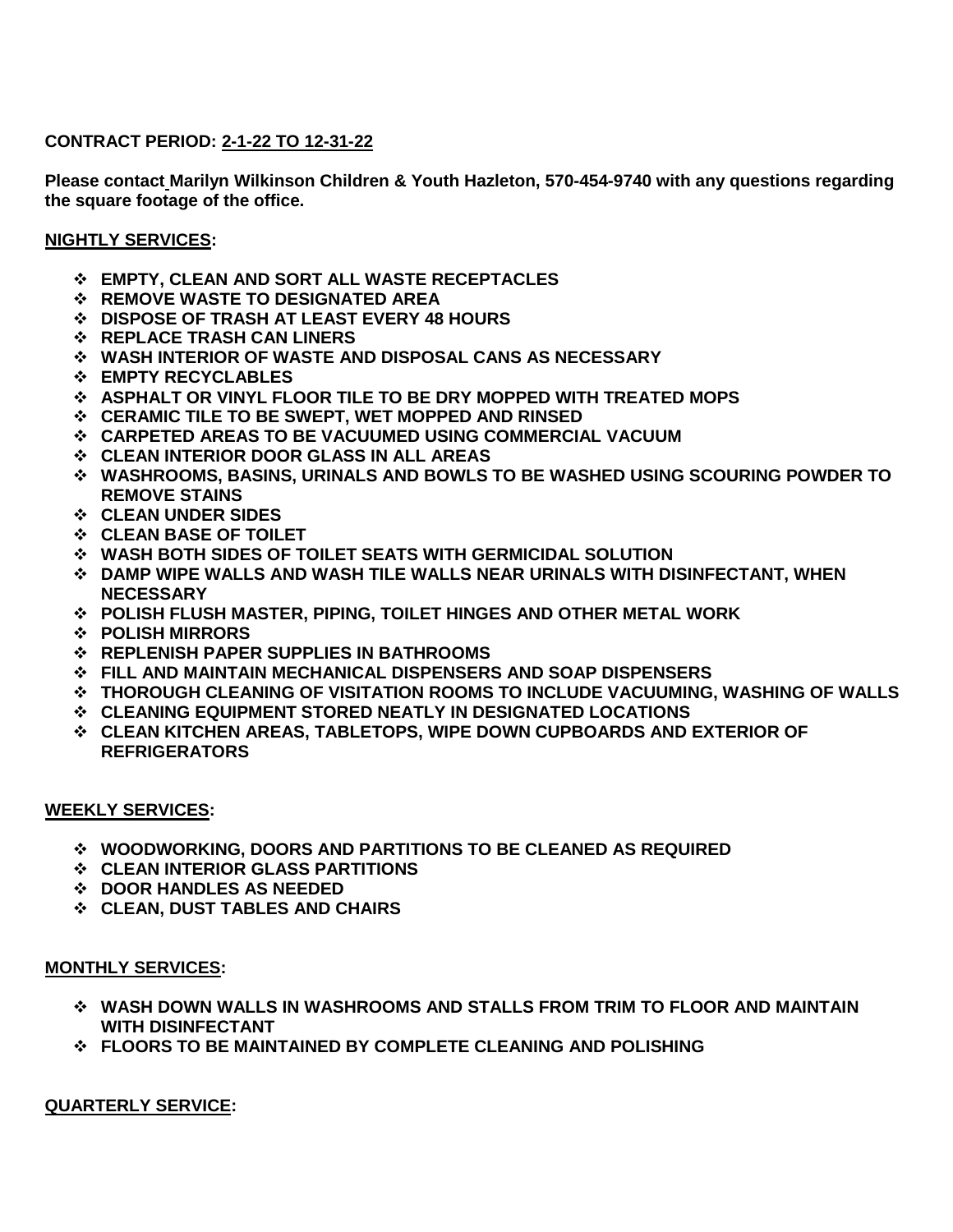**WALLS TO BE DUSTED**

**ALL SURFACES NOT NORMALLY REACHED IN NIGHTLY CLEANING DUSTED**

**SEMI-ANNUAL SERVICES:**

**DEEP SCRUB RESTROOMS WITH GERMICIDAL CLEANSER**

**TOTAL BID PER MONTH: \$\_\_\_\_\_\_\_\_\_\_\_\_\_\_\_\_\_\_\_\_**

**TOTAL BID PER YEAR \$\_\_\_\_\_\_\_\_\_\_\_\_\_\_\_\_\_\_\_\_\_\_\_\_**

**NUMBER OF CLEANING PEOPLE:** 

**NUMBER OF HOURS: \_\_\_\_\_\_\_\_\_\_\_\_\_\_\_\_\_\_\_\_\_\_\_\_\_\_\_**

**CHILDREN & YOUTH IS UNDER THE CARE OF MARILYN WILKINSON, FACILITY MANAGER. MS. WILKINSON INSPECTS THE BUILDING DAILY AND ANY LACK OF CLEANING OR INFRACTIONS FOUND, MUST BE CORRECTED WITHIN TWENTY-FOUR (24) HOURS. A CLEANING COMPANY SUPERVISOR MUST BE AVAILABLE FOR PHONE CONSULTATION WITH MS. WILKINSON IF LACK OF CLEANING OR INFRACTIONS ARE FOUND. IF LACK OF CLEANING OR INFRACTIONS CONTINUES, MS. WILKINSON MAY REQUIRE A SUPERVISOR PERIODICALLY VISIT ON-SITE.**

**THE CLEANING COMPANY SHALL SUPPLY ALL ITEMS NEEDED TO CLEAN: PAPER TOWELS, SOAP, ETC.**

THE CLEANING COMPANY SHALL INSURE THAT BACKGROUND CHECKS ARE CONDUCTED ON ALL SUCH PERSONS WHO SHALL COME ON THE COUNTY'S PREMISES IN THE PERFORMANCE OF THEIR DUTIES OR TASKS. THE BACKGROUND CHECKS WILL BE COMPLETED BY LUZERNE COUNTY AT THE COST TO THE CLEANING COMPANY OF \$100.00 EACH. THE CLEANING COMPANY SHALL BE RESPONSIBLE FOR INSURING THAT ANY DISHONEST, UNREASONABLY DANGEROUS OR OTHERWISE UNQUALIFIED PERSONS ARE EXCLUDED FROM ANY DIRECT PARTICIPATION IN THE PERFORMANCE OF THE SERVICES. THE CLEANING COMPANY WILL ABIDE BY ALL APPLICABLE LAWS, RULES AND REGULATIONS INCLUDING, BUT NOT LIMITED TO THE FAIR CREDIT REPORTING ACT AND/OR ANY EQUAL OPPORTUNITY LAWS, RULES, REGULATIONS OR ORDINANCES.

**ANY QUESTIONS, OR IF YOU WOULD LIKE TO SCHEDULE A SITE VISIT YOU MAY CONTACT MARILYN WILKINSON AT 570-454-9740.**

NAME OF COMPANY:

 **PHONE #: \_\_\_\_\_\_\_\_\_\_\_\_\_\_\_\_\_\_\_\_\_\_\_\_\_\_\_\_\_\_\_\_\_\_\_\_\_\_\_\_\_\_**

**Responders Signature Form**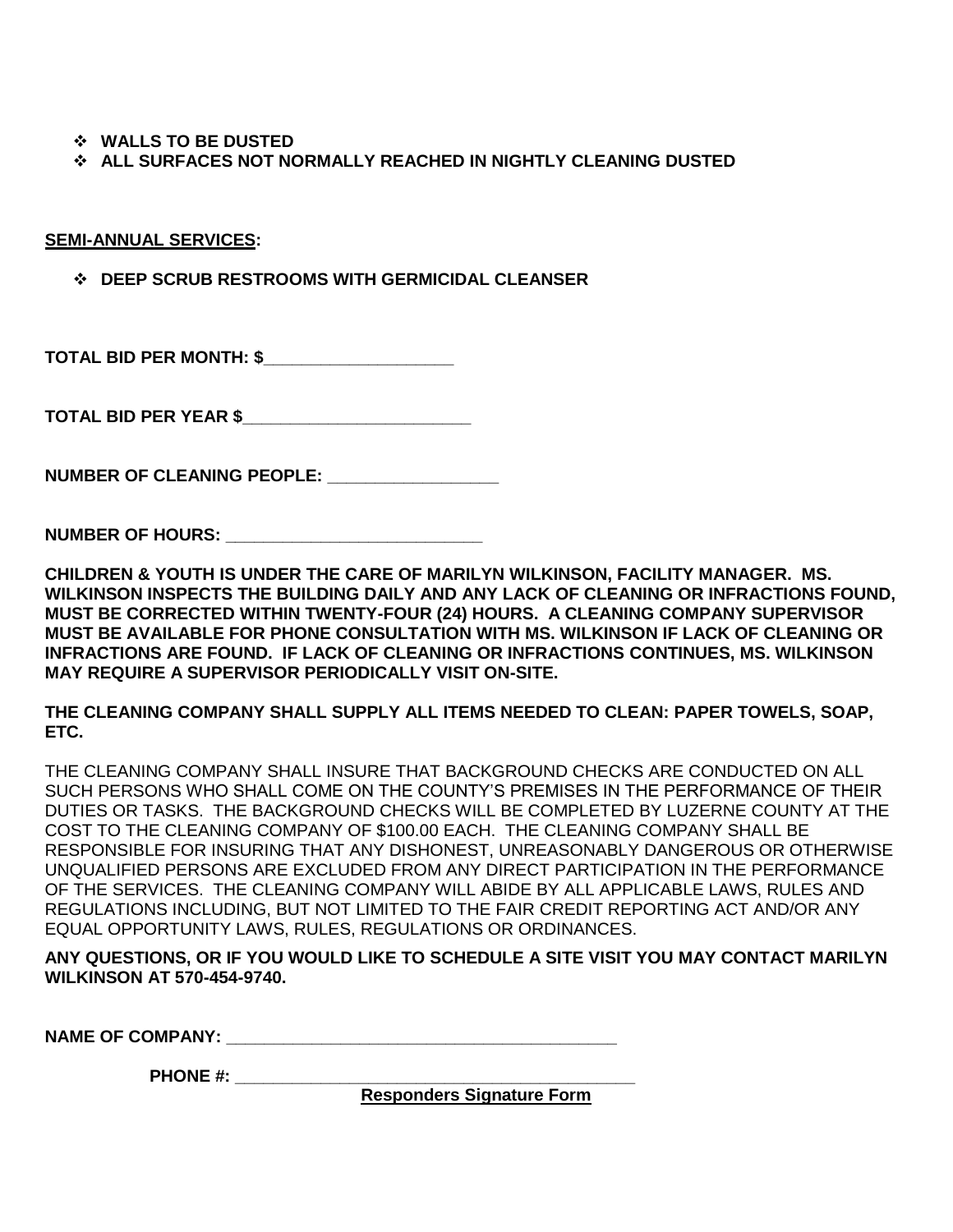| <b>Individual Partnership or Corporation</b>                          |
|-----------------------------------------------------------------------|
| The responder certifies that they come under the class checked below: |
| Please insert names:                                                  |
|                                                                       |
|                                                                       |
| Exact name of corporation                                             |
| State incorporated                                                    |

## **Note:**

All county proposals under the jurisdiction of the Luzerne County Manager and Luzerne County Government are furnished in duplicate. One copy of the proposal is to be filled out and submitted with the bid and the remaining copy to be retained for the responder's records.

## **Proposals should be as net prices and shall prevail in the awarding of contracts.**

**Failure of the responders to sign the bid and have the signature of an authorized representative or agent on the proposal in the space provided, will be cause for rejection of the proposal. Signatures must be written in ink. Typed, printed or stamped signatures will not be accepted.** 

It is understood by both the County and responders that all trade names, catalogue numbers or bids "as per sample" offered on this proposal shall meet the specifications, unless the responder states that such trade names, catalogue numbers or samples are not equal to the specified item.

# **Return to Purchasing Department**

# **Proposal Blanks**

To the County Manager: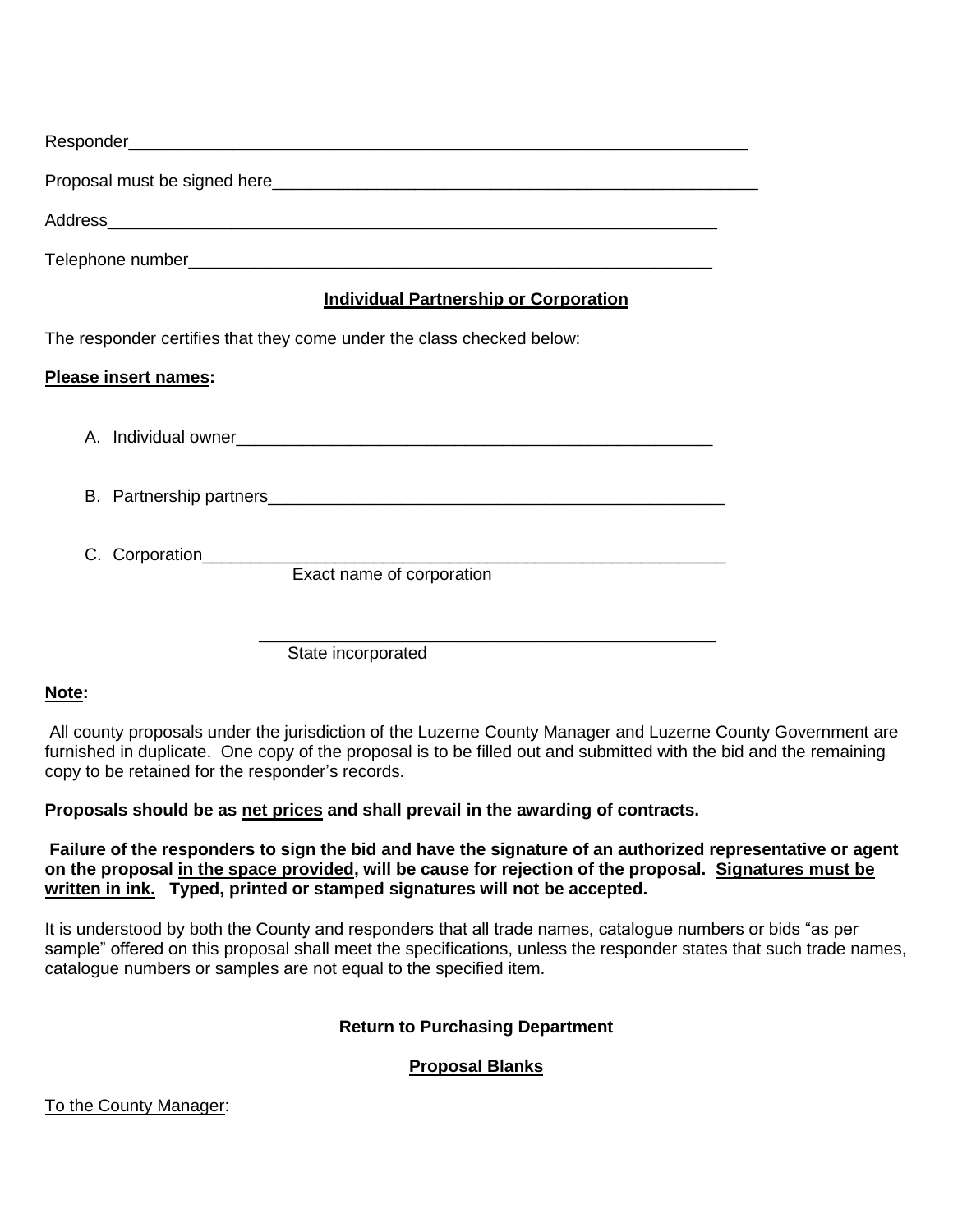I, the undersigned being a duly authorized representative of

| Submit for your consideration a proposal to supply                                                                                                         |
|------------------------------------------------------------------------------------------------------------------------------------------------------------|
| The price for which (I/we) will supply each item specified on the following pages is shown immediately after the<br>description of the particular article. |
| $\frac{f}{\alpha}$ are if awarded the contract for any items shown on the attached specifications to enter into a written                                  |

(I/we) agree, if awarded the contract for any items shown on the attached specifications, to enter into a written agreement and to furnish the said items at the price shown, and to furnish a performance bond (if applicable) within sixty (60) days.

 $\setminus$ 

| Date: | 20                          |  |
|-------|-----------------------------|--|
|       |                             |  |
|       |                             |  |
|       | Signature-typewritten       |  |
|       | Signature-signed in ink     |  |
|       | <b>Street</b>               |  |
|       | City & State                |  |
|       | Company telephone number    |  |
|       | Salesman's telephone number |  |
|       | Company fax number          |  |
|       | E-Mail Address              |  |
|       |                             |  |

NON COLLUSION AFFIDAVIT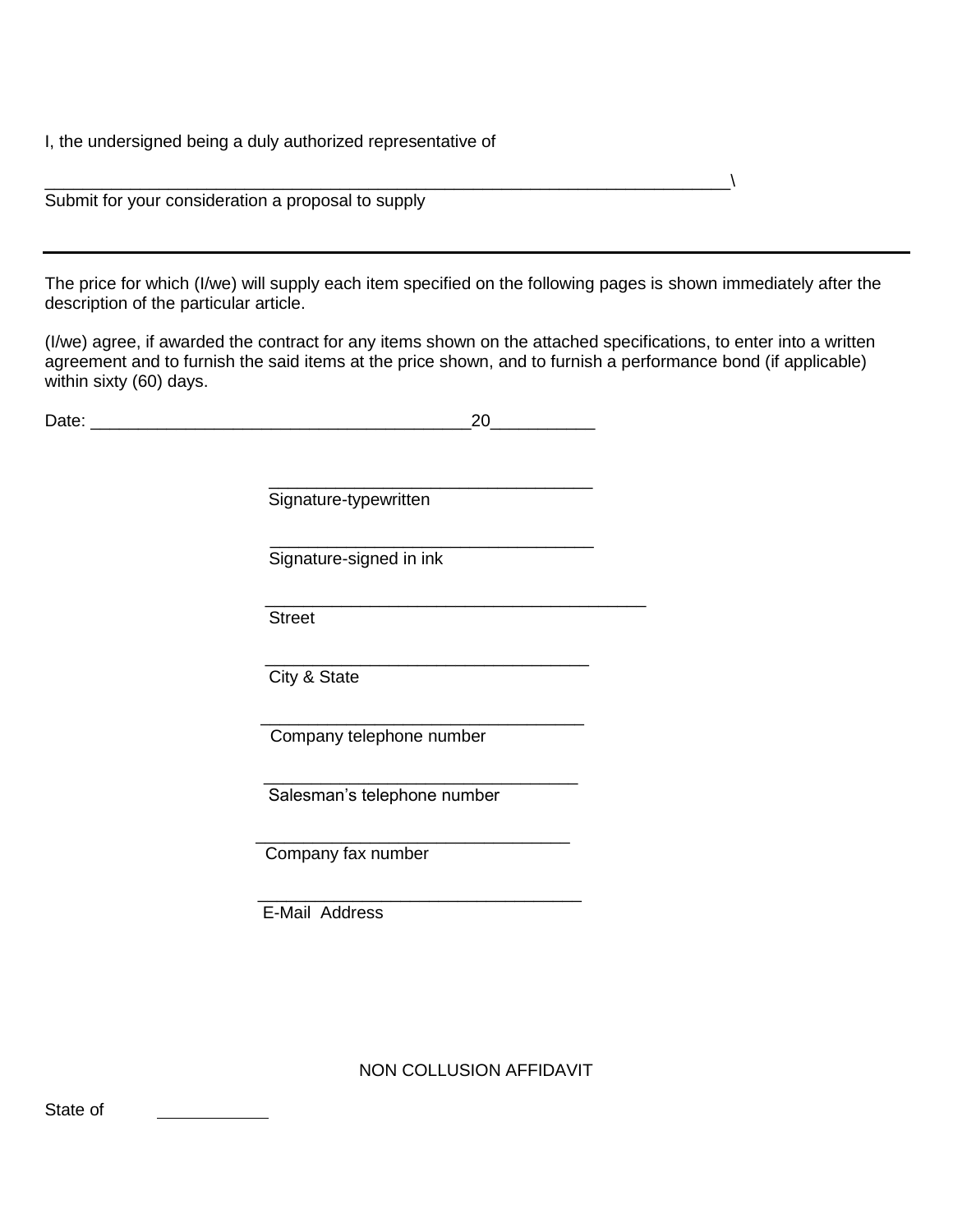County of \_\_\_\_\_\_\_\_\_\_\_

, being first duly sworn, deposes and says that:

(1) She/He is the

(Owner, partner, officer, representative or agent) of the Bidder that had submitted the attached Bid.

(2) She/He is fully informed with respect to the preparation and contents of the attached Bid and of all pertinent circumstances respecting such Bid.

(3) Such Bid is genuine and is not part of any conspiracy, collusion or deception.

(4) Neither the said Bidder nor any of its officers, partners, owners, agents, representatives, employees or parties in interest, including this affiant, has in any way colluded, conspired, connived or agreed, directly or indirectly with any other Bidder, firm or person to submit a collusive or sham Bid in connection with the Contract for which the attached Bid has been submitted or to refrain from bidding in connection with such Contract, or has in any manner, directly or indirectly, sought by agreement or collusion or communication or conference with any other Bidder, firm or person to fix the price or prices in the attached Bid or of any other Bidder, or to fix any overhead, profit or cost element for the Bid prices or the Bid price of any Bidder, or to secure through any collusion, conspiracy connivance or unlawful agreement any advantage against the any person interested in the proposed Contract; and the price or prices quoted in the attached Bid are fair and proper and are not tainted by any collusion, conspiracy, connivance or unlawful agreement on the part of the Bidder or any of its agents, representatives, owners, employees, or parties in interest, including this affiant.

(5) The price(s) and amount of this proposal have been arrived at independently and without consultation, communication or agreement with any other contractor, proposer, or potential proposer.

(6) Neither the price(s) nor the amount of this proposal, and neither the approximate price(s) nor the approximate amount of this proposal, have been disclosed to any other firm or person who is a bidder/proposer or potential bidder/proposer, and they will not be disclosed before bid/proposal opening.

(7) No attempt has been made or will be made to induce any firm or person to refrain from submitting a bid/proposal on this contract, or to submit a bid/proposal higher than its bid/proposal, or to submit any intentionally high or noncompetitive bid/proposal or other form of complementary bid/proposal.

(8) The bid/proposal of my firm is made in good faith and not pursuant to any agreement or discussion with, or inducement from, any firm or person to submit a complementary or other noncompetitive bid/proposal.

(9) The above representations are material and important, and will be relied on by Luzerne County in awarding the contract(s) for which this bid/proposal is submitted. I understand and my firm understands that any misstatement in this affidavit is and shall be treated as fraudulent concealment from Luzerne County of the true facts relating to the submission of bids/proposals for this contract.

(Signed)